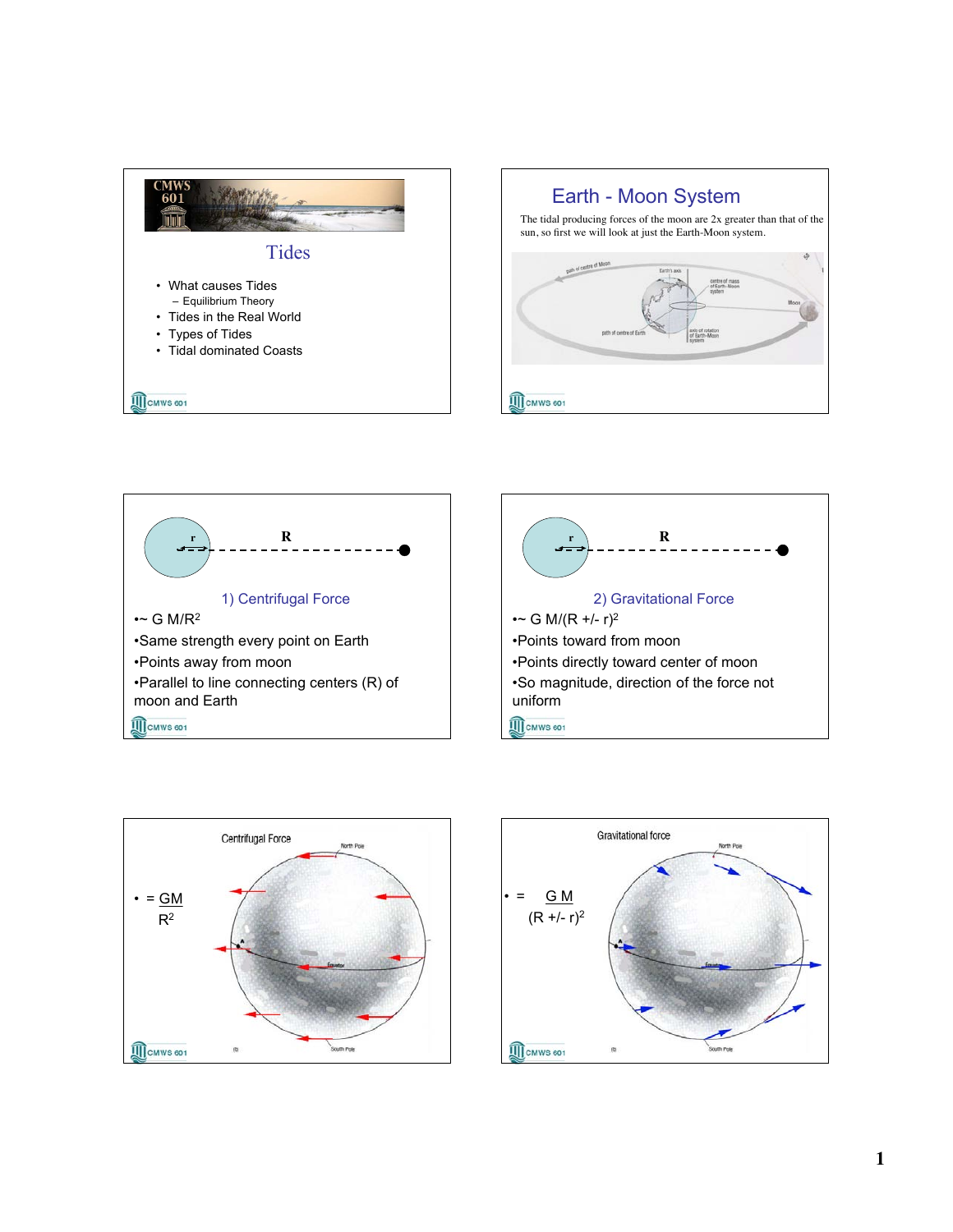









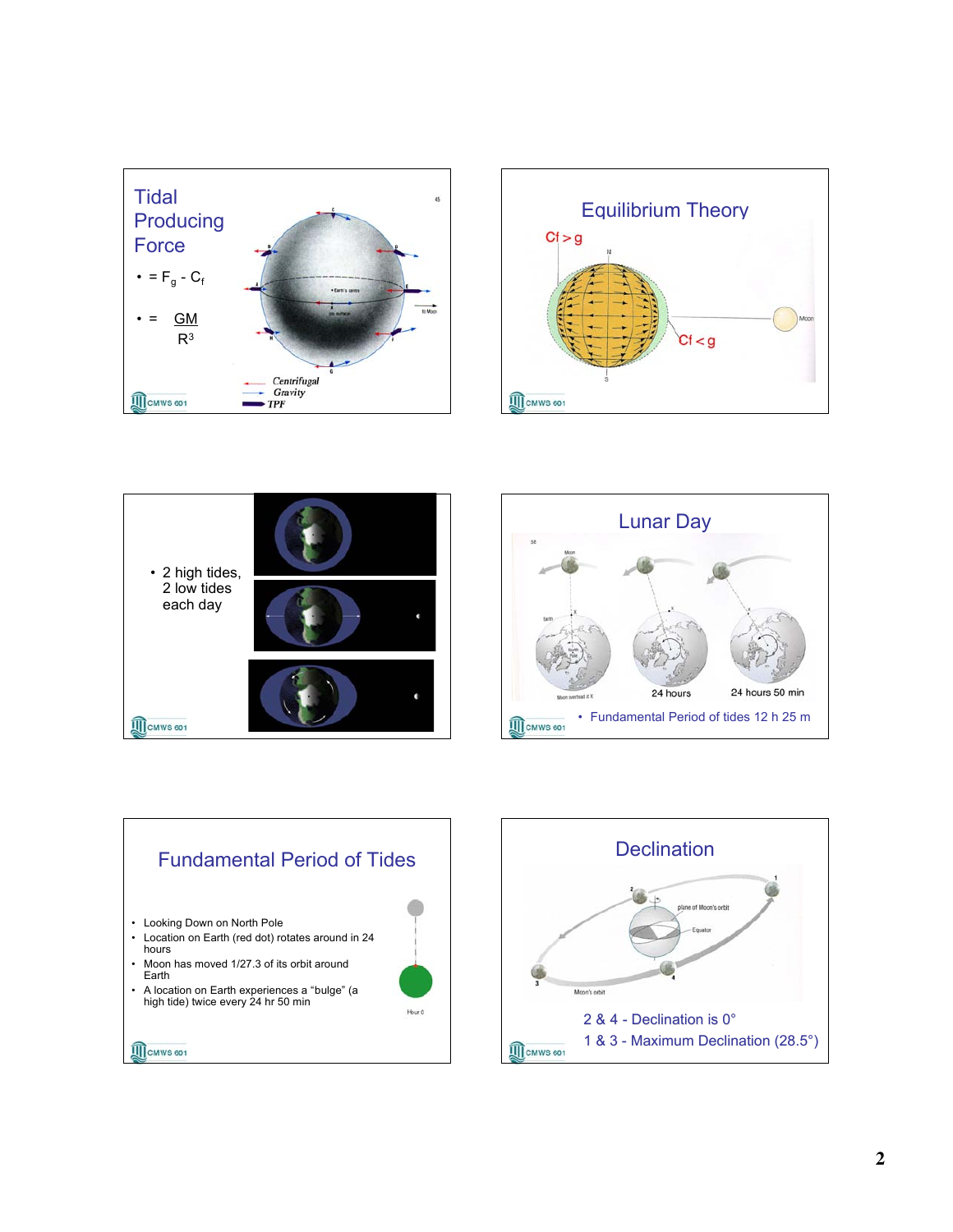









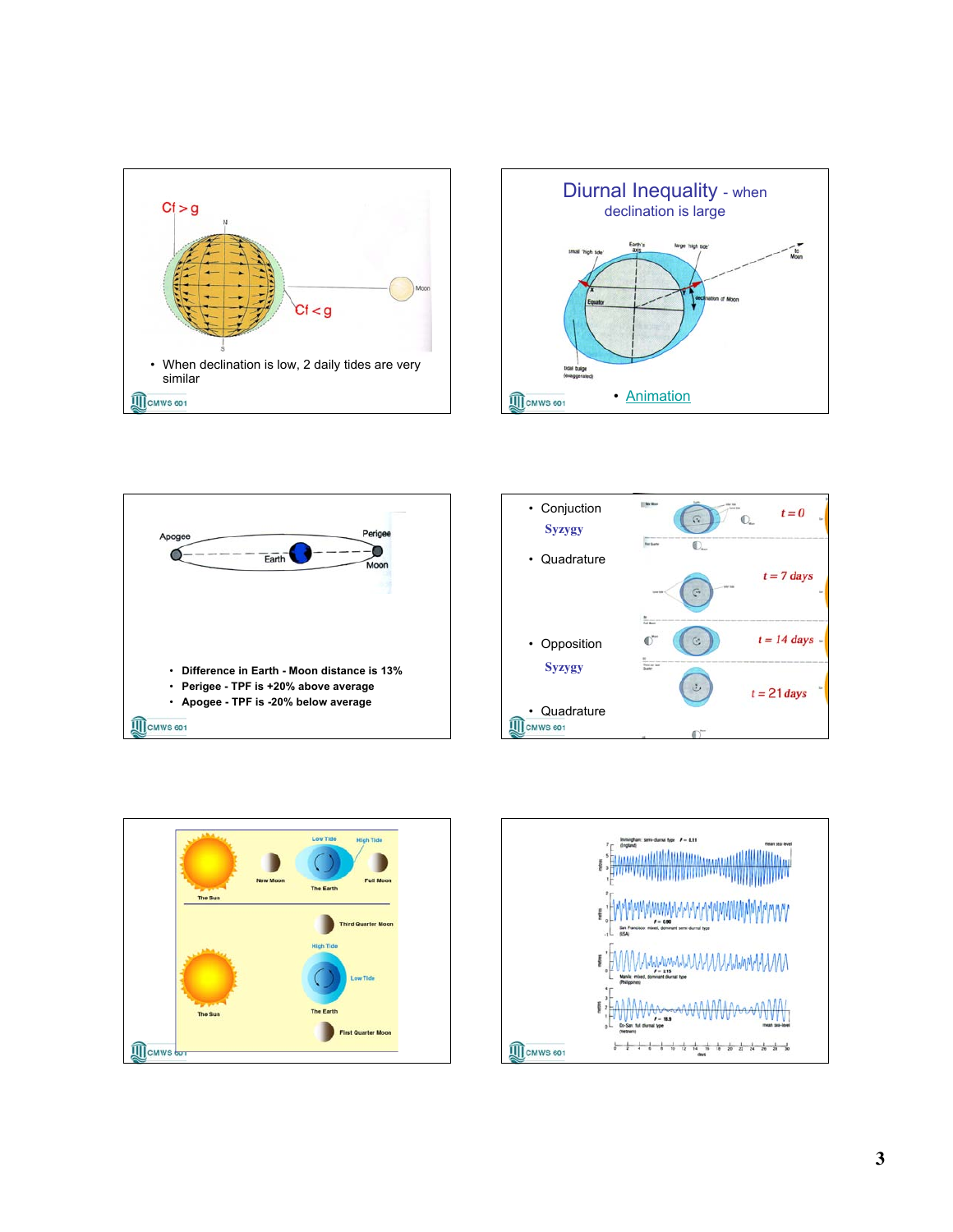

## Equilibrium Theory Problems • Tides can only travel at  $c = (gd)^{1/2}$ • Land masses/bottom topography • Coriolis Force • Inertia • Friction

• Must Include all these factors to obtain more realistic theory, The Dynamic Theory

**III** CMWS 601







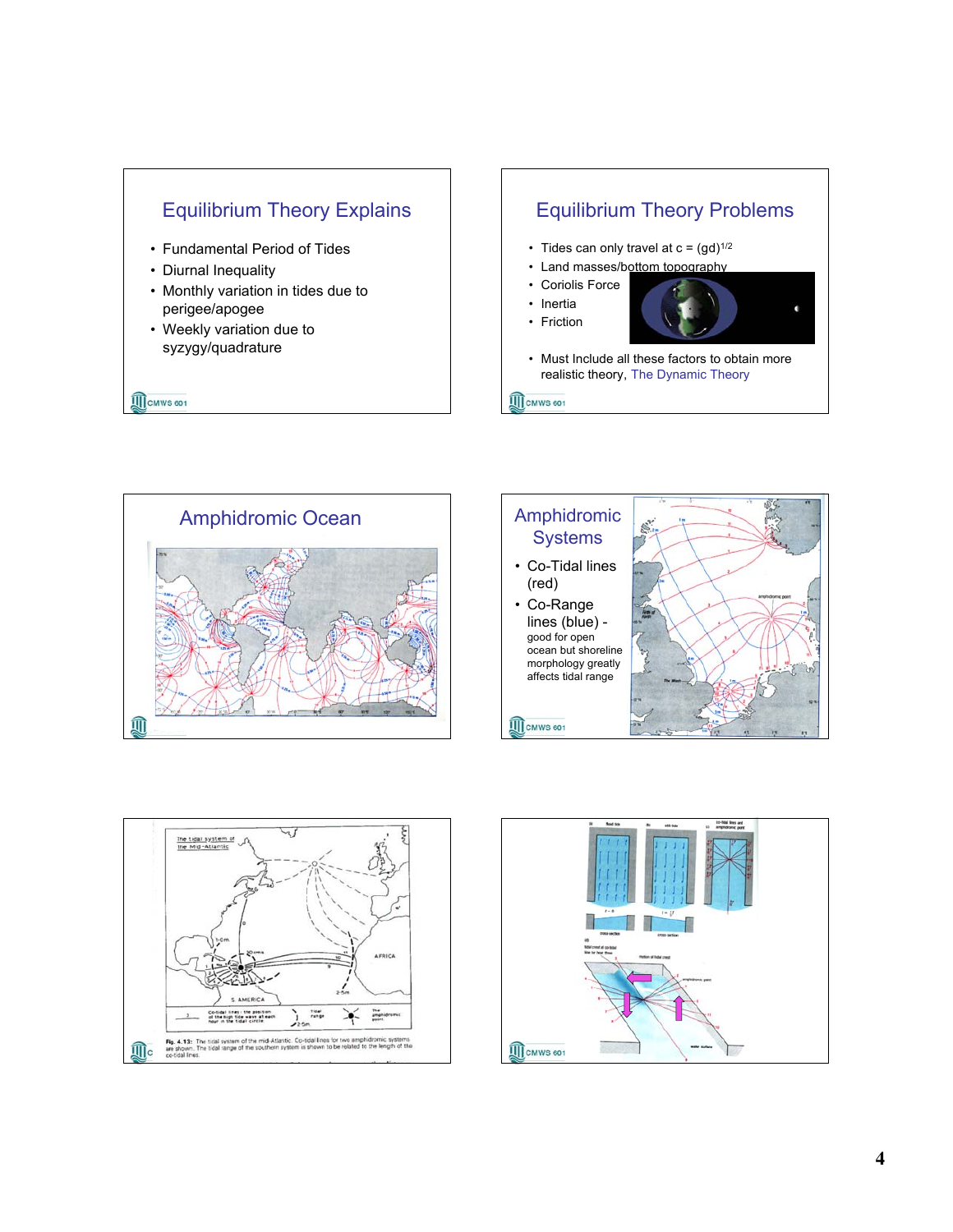









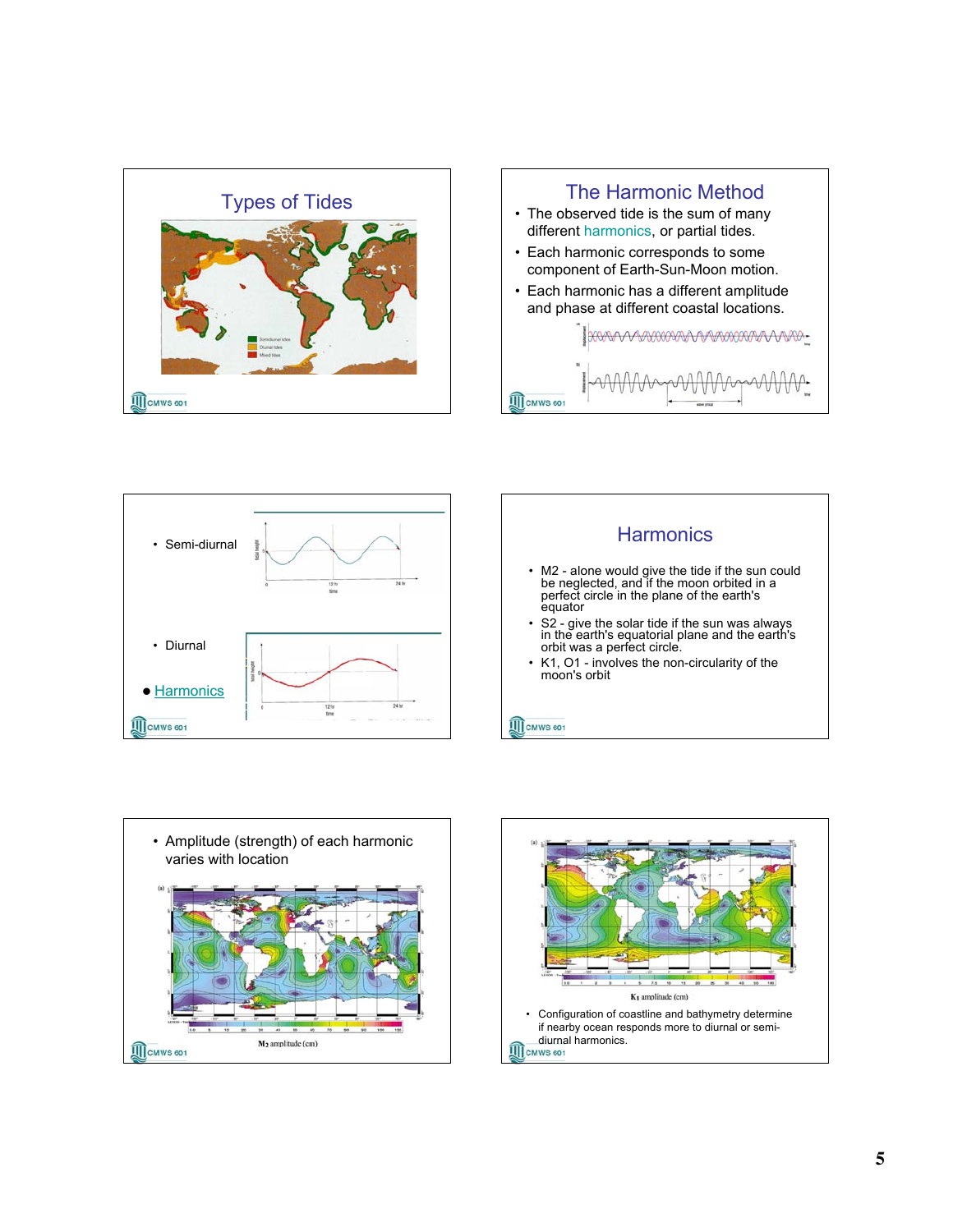



**III** CMWS 601